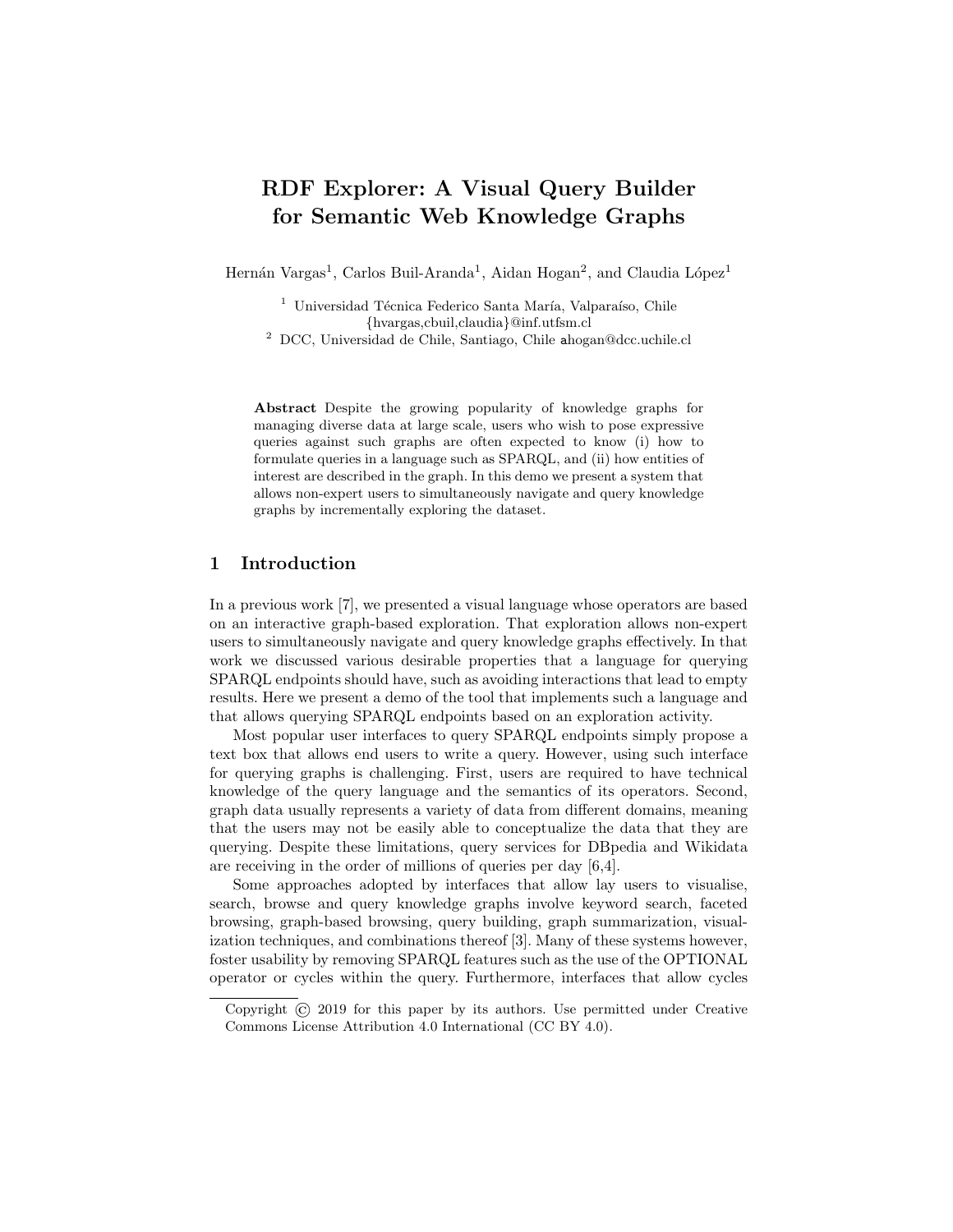2 Hernán Vargas, Carlos Buil-Aranda, Aidan Hogan, and Claudia López

within graph patterns assume technical expertise of the query language and/or knowledge of how data are modeled.

Here we present an interface that aims to allow lay users to build and execute graph-pattern queries on knowledge graphs; within our proposal, the user navigates a visual representation of a sub-graph, and in so doing, incrementally builds a potentially complex (cyclical) graph pattern. The interface can be accessed at <https://www.rdfexplorer.org> and the code can be found in its corresponding GitHub repository<sup>[3](#page-1-0)</sup>.

### 2 RDF Explorer

In this section, we present the RDF Explorer system, whose goal is to enable lay users to query and explore RDF graphs. We present the main characteristics of the system as well as a description of how the overall system is implemented.

RDF Explorer Interface The interface is composed of six main components displayed in three panes. Figure [1](#page-2-0) provides a screenshot of the interface for querying Wikidata, where we can see three components: a search panel (left pane), a visual query editor (center pane), a node detail view (right pane); in the top right corner are buttons to switch the right pane to display one of the three other components: a node editor (allowing to add restrictions to a highlighted node), a SPARQL query editor (showing the current query), and a help panel.

- The search panel allows the user to search for an RDF resource (in Wikidata currently, Figure [1](#page-2-0) left). This feature uses a Wikidata index [\[5\]](#page-3-4) to display the results. The user can drag these resources onto the visual query panel to start either exploring the graph or developing the SPARQL query.
- The *visual query panel* allows the user to visually generate a SPARQL query by adding variables as nodes and edges as properties. To be able to draw an edge there has to be either a variable or an RDF resource previously added from the search panel. If there are two RDF resources the interface automatically adds a variable within the origin node and lists in the node detail view the existing properties that relate these two nodes. The visual query panel allows to draw a graph based on the data stored at the endpoint, displaying information about each node in the node detail view.
- $-$  The node detail view allows the user to visualize the properties of a node, or a result set in the case that the node is a variable, iterating over the possible results (Figure [1,](#page-2-0) center). The node view also allows to view the SPARQL code of the query that is being developed and presents to the user the possibility of manually adding specific URIs to the node (Figure [1](#page-2-0) right).

<span id="page-1-0"></span><sup>3</sup> <https://github.com/hvarg/RDFExplorer>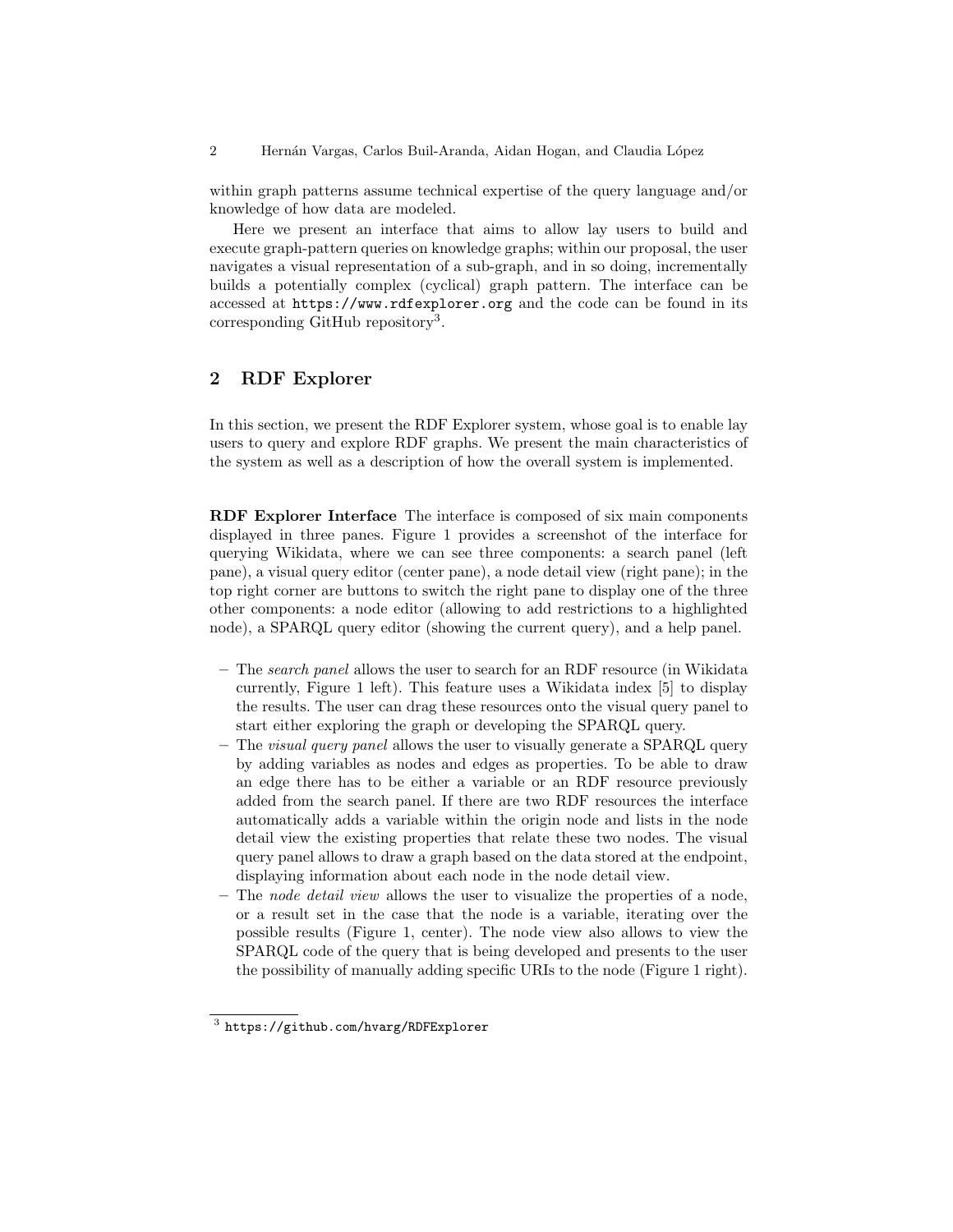<span id="page-2-0"></span>

Figure 1: RDFExplorer features: RDF search engine (left), RDF resource descriptor (center) and node view panel (right)

Query creation process The process starts with a blank visual query editor. The user must then start by adding a new node, be it a variable node or a constant node; for selecting  $x$ , the user can type a keyword phrase into the search pane on the left, which will generate autosuggestions, where any of the results shown can be dragged into the central query editor pane. The user may then proceed to add a second node by the same means. With two or more nodes available, the user can now click and drag between two nodes to generate an edge with a variable edge-label (shown as a box nested inside the source node); a list of potential IRIs will be suggested for replacing the variable, where only IRIs that generate non-empty results for the underlying query will be offered.

<span id="page-2-1"></span>

Figure 2: Example visual query finding politicians born in Auckland